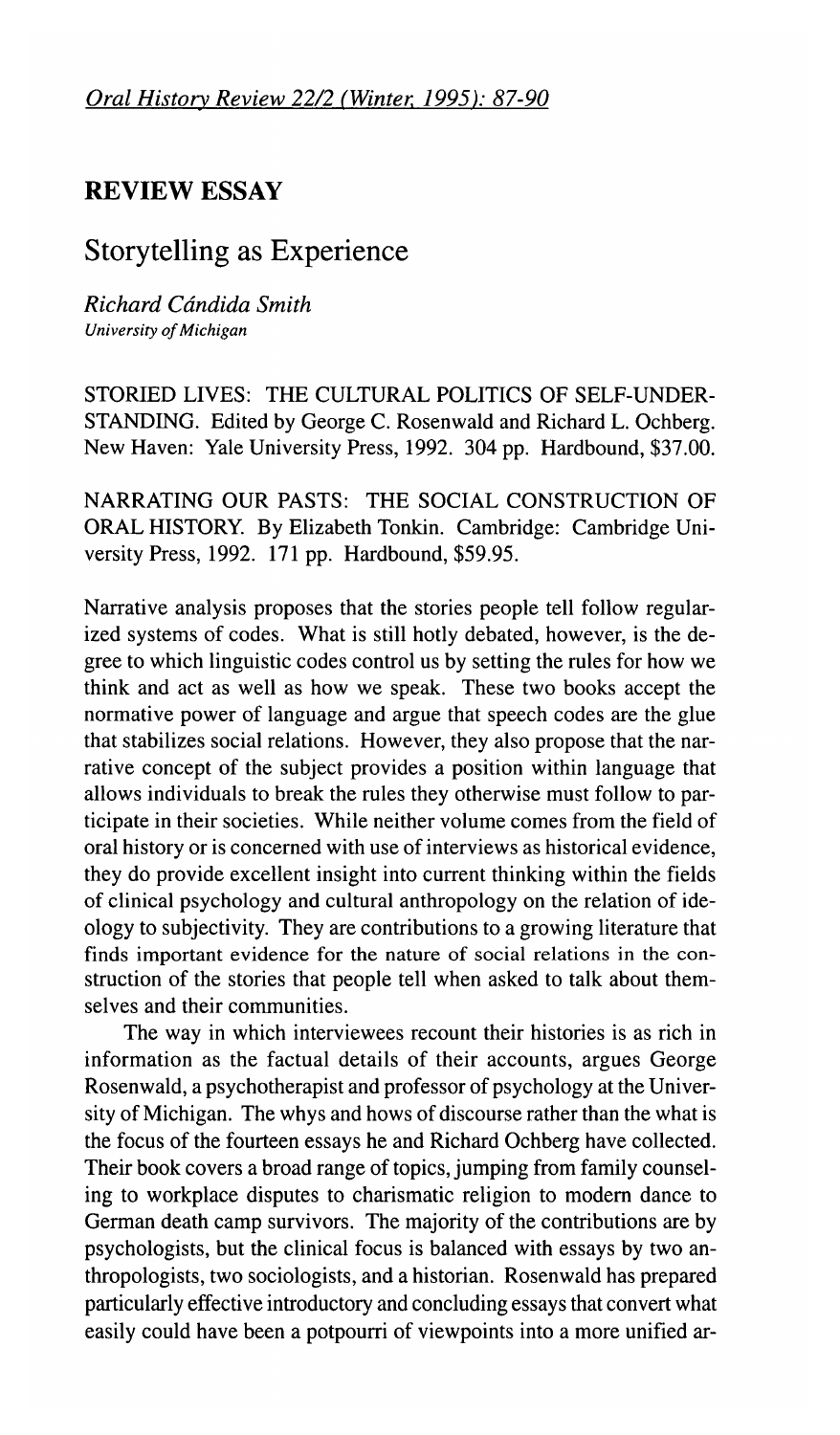gument. He contends that the culture-specific narrative rules ensuring intelligibility are also the rules governing identity. Yet, in opposition to the relatively stable and stabilizing patterns of self that arise as one talks in ways that are comprehensible to others, Rosenwald poses the force of subjectivity, which he defines as "the restlessness of desire."

This at first vague formulation assumes greater specificity as the first six essays explore ways in which the conflict between identity and subjectivity shapes the course of interviews. The remaining essays examine the ways in which interviewees who have become conscious of this conflict can use narrative strategies to challenge and even subvert the social rules governing their lives.

One of the strengths of the Rosenwald and Ochberg volume is the connections the essays make between narrativity, politics, and individual psychology. Life stories are often deformative because they reinforce narrow views of the self and its potentialities and thus often help keep people in social positions that are exploitative and destructive. The editors' goal is to understand how interviewers can intervene in their interviewees' narratives and facilitate reconstructions of a self better able to determine meaning and therefore to act more effectively in its own interests. Most oral historians will be hesitant to intervene in the lives of their interviewees as vigorously as Rosenwald and Ochberg recommend to their fellow clinicians. Nonetheless, Jacquelyn Wiersma's chronicle of the changing life stories of one woman in mid-life who overcame her lack of self-confidence to pursue a Ph.D., and Catherine Kohler Riessman's chapter on working with battered wives to create a new language for discussing marital rape, strongly support the editors' argument that self-empowerment leads to richer, more fully detailed examinations of the past. William R. Earnest's essay on an autoworker's response to criticisms of his employer is an intriguing case study in the interaction of social and psychological dynamics. Apologies for the company became so narratively intertwined with defense of an abusive father that the narrator himself became aware of his own self-obfuscation and approached rethinking how his life stories had reinforced an oppressive personal and political environment.

At first sight, Tonkin's book appears tangential to the discipline of oral history. She is professor of social anthropology at the Queen's University of Belfast, and her fieldwork focuses on how oral traditions among the Kru people of Liberia can be used as evidence of historical change in the distant past. Following the pioneering work of Jan Vansina, Tonkin spends much of her book using the narratives of storytellers she met in Liberia to reconstruct the history of that country. Her concerns broaden quickly, however, to the more general question of how ideas of the self originate in oral narration.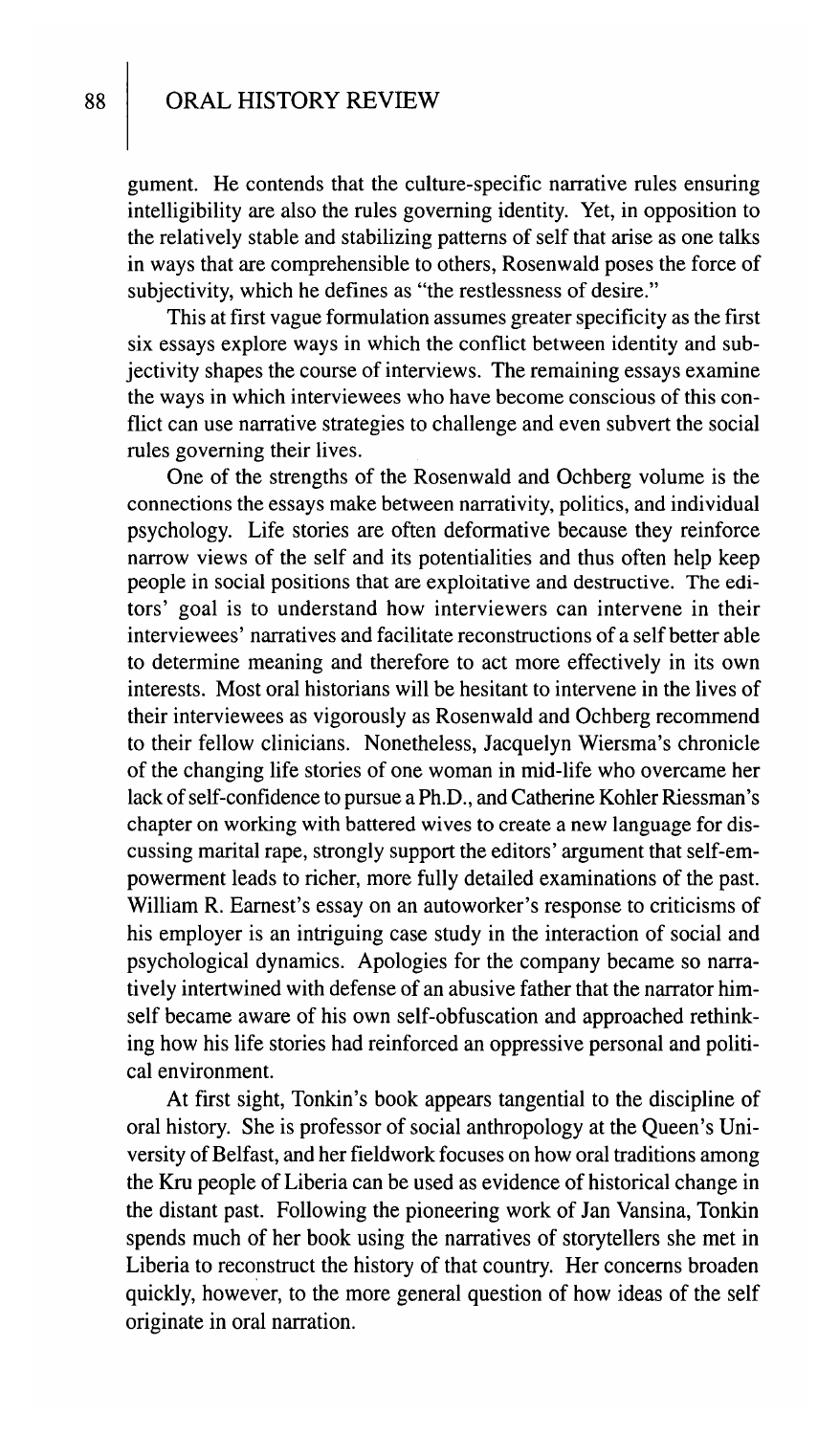Tonkin rejects static polarities between traditional and modern societies, arguing that it would be nearly impossible to locate either a purely oral or a purely literary culture in today's world. Most Americans and Europeans continue to live primarily in oral culture, she observes, but how orality shapes cognition in formally literate societies remains understudied. She views collecting oral narratives as essential for the analysis of social consciousness and proposes a definition of oral history that synthesizes the ethnographic concept of traditions conveyed orally with historically motivated documentation of personal experience. Tonkin ranges far and wide beyond West African oral traditions to consider autobiography, oral history, and performance in Europe and America. In doing so, she develops a broad argument about what she calls "oracy," which we can define as skill in oral communication comparable to literacy. Like Rosenwald and Ochberg, she is most concerned with the how and why of speech. She chides those scholars who use personal recollections to pick out useful facts "like currants from a cake." Ordering, plotting, metaphor, and other means of presentation provide more evidence about social reality than the specific content of narratives.

The book includes concise surveys of major theories on identity, subjectivity, and social action. As she explores issues of genre, authorial intention, temporality, and verifiability, Tonkin devotes considerable space within her short book to the theories of Louis Althusser, Mikhail Bakhtin, Marc Bloch, Pierre Bourdieu, Maurice Halbwachs, Alesandro Portelli, Paul Thompson, and Jan Vansina, in addition to work by African ethnographers. Her summaries are readily understandable, and by using examples from both postindustrial nations and Africa she helps to specify the degree to which frequently discussed theories are limited by their cultural specificity.

The two major themes of Tonkin's book are remarkably congruent with the Rosenwald-Ochberg volume: she argues that narratives are cultural constructs that stabilize existing social relationships by establishing rules for identity that are continuously reinforced and naturalized by everyday oral discourse. Yet, since narratives are performative, their tellers are always free to construct variations expressing their own personal desires for change. Social personality cannot fully replace an individual sense of self. She observes that most narrators are conscious of this distinction and often use narrative devices to mask the conflict between social imperatives and personal desire.

For both Tonkin and Rosenwald-Ochberg, society assumes the position of the objective. The subjective is desire, which takes shape most clearly through the breaking of codes. The third and essential factor in both books is the listener—or audience—whose presence is essential to oral discourse and who therefore can act as the catalyst for the new self